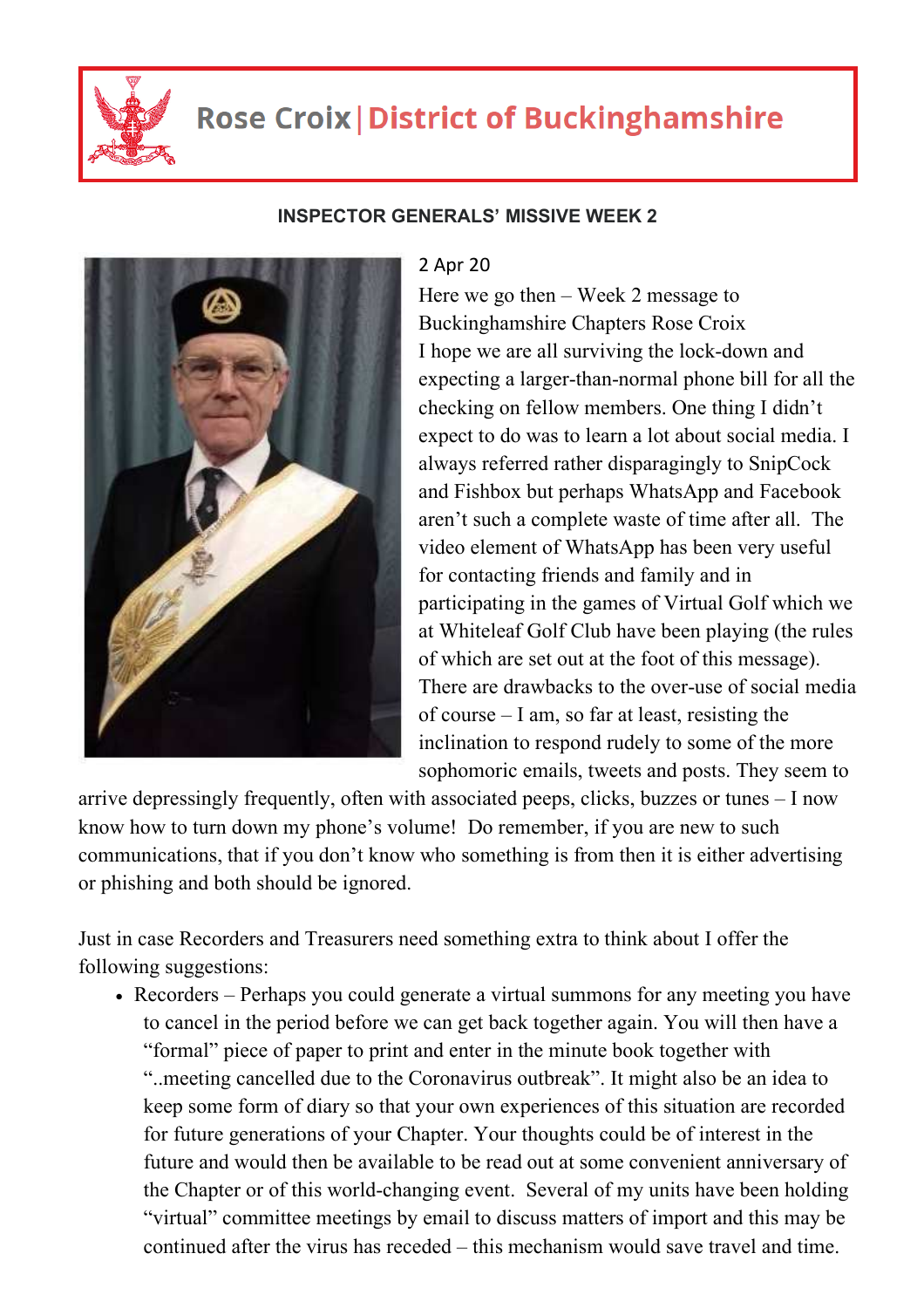Treasurers – If you've no more meetings before the official chapter financial yearend, you could start preparing the accounts for the future attention of the auditors/account examiners. Don't forget also that the Centres will still need their annual subscriptions and that some Centre caterers may need support to make sure they are still there for when we resume.

Answers to last week's quiz:

- 1.HRH the Duke of Sussex
- 2.Nothing. He regarded the patent as unwelcome because to avoid discord between the recently united factions in Grand Lodge he was suppressing/discouraging all degrees other than Craft and Royal Arch.
- 3.The Supreme Council of the Northern Masonic District and Jurisdiction of the United States (now known as Supreme Council 33° N.M.J.
- 4.Dr Robert Thomas Crucefix MD
- 5. Surgeon
- 6.Duke of Sussex (disagreeing with the Grand Master was not generally a good career move!)
- 7.Asylum for Worthy Aged and Decayed Freemasons. The Duke had his own scheme of annuities to promote, founded in 1842, and didn't want another scheme with a building which would require funds for maintenance. He also disliked Crucefix's penchant for supporting the Christian degrees (which the Duke was trying to turn "universal") and Crucefix's editorship of the Freemason's Quarterly magazine.
- 8.The Royal Masonic Benevolent Annuity Fund scheme was set up in 1842, the first "Asylum" was opened in Croydon in 1850 (after several years of fund-raising) at which point the 2 schemes were amalgamated as the Royal Masonic Benevolent Institution.
- 9.RMBI (now part of the Masonic Charitable Foundation)
- 10.Rev George Oliver DD. Schoolmaster, cleric, writer, lecturer and (sometimes inaccurate) historian.

## **Week 2 Quiz**

- 1.Of which Rose Croix District was Buckinghamshire a part until 1936?
- 2. In our English ritual, what was the name of the 14th Degree until  $\sim$  1983?
- 3.Why are the words "wounded", "cut" and "divide" useful and who for?
- 4.Roughly, in what century was the book of Isaiah written?
- 5.And in what language?
- 6.Who said "I will go with thee and I know the way well"?
- 7.To whom was he speaking?
- 8.What was Solomon's father's main claim to fame before he later became King?
- 9.Who was the first King of Israel?
- 10.Which Rose Croix District in England and Wales has the most Chapters?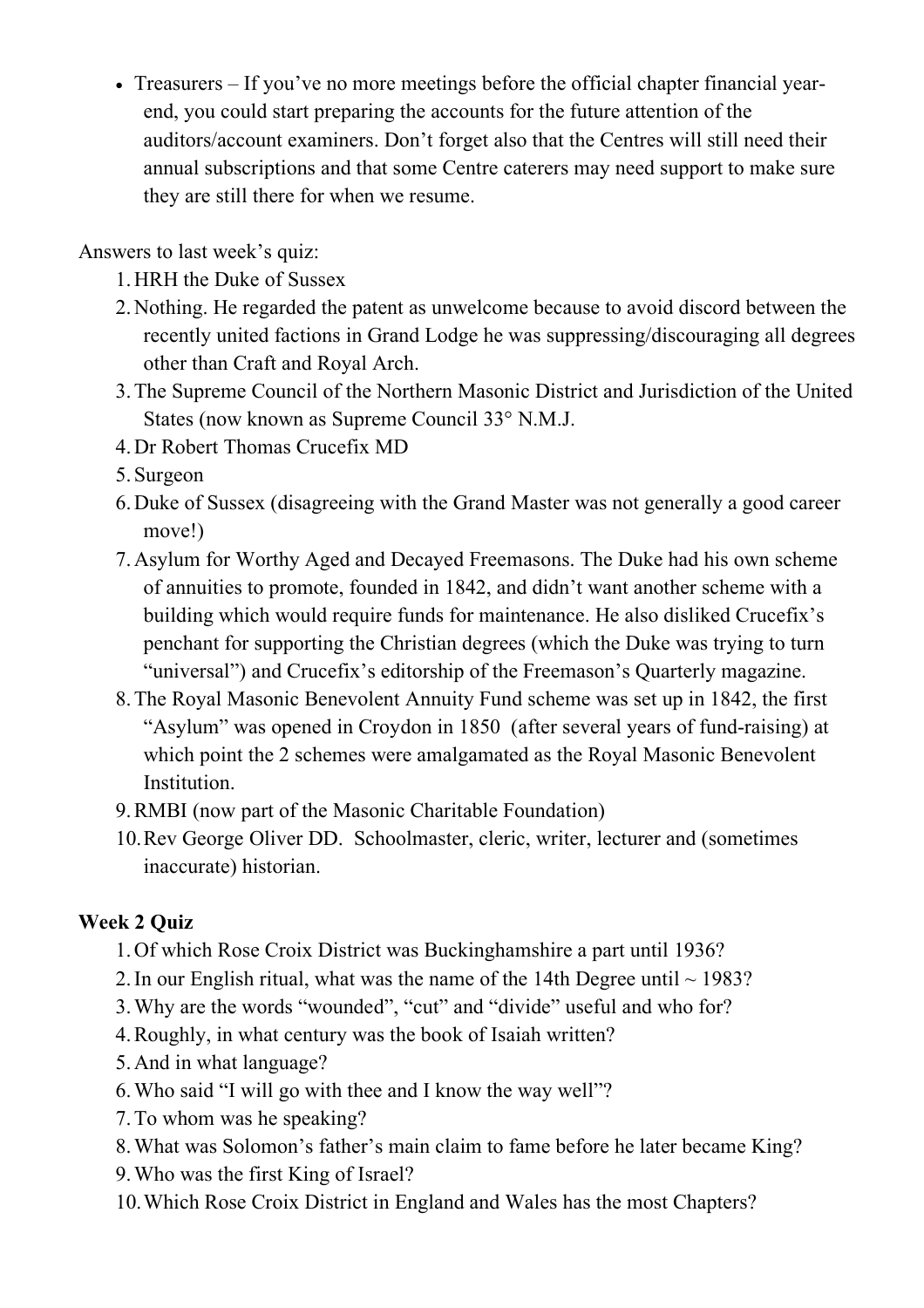Answers if you wish to: hbowyc@aol.com. As usual, no prizes just the satisfaction of knowing stuff.

Rules of Virtual Golf - Finally, a game to while away an otherwise idle afternoon, especially for we frustrated golfers:

The basic rules are you use a single die to throw numbers. On a par 3 you have to throw a 3, on a par 4 a 4 and a par 5 a 5. You can choose any course once you have a course score card (for any course anywhere) or notes to use. You keep count of your throws until you get the correct number for that hole and the number of throws it has taken is the score for the hole. It is great fun to throw the correct number first time = hole-in-one. Conversely, it can be annoying to be into the 20s before the correct number comes up. I have only played a few times now and already seen 3 scores over 30, embarrassing on a par 3!! There are some extra wrinkles:

If your first throw at any hole is a 1 it is out of bounds and you are now three off the tee for the next throw. If the next is also a 1 you are 5 off the tee, a third 1 is now 7 off the tee et cetera.

You can choose a hole for a nearest the pin:

If you roll a 6 with your regular tee shot on this hole, then you can enter the nearest the pin comp, your 2nd roll (shot) will also denote the distance your tee shot was from the pin (unless of course you have designated the 6th hole as the NP hole - that would be a hole-inone and spoil the NP concept so it is best to choose a hole above 6 so as not to have this problem). If the first throw isn't a 6 you have missed the green and are not part of the NP process.

Longest drive :-

Before you play this hole roll the dice three times, this will give you your drive distance. i.e. if you throw 3 then 1 then a 4 you have had a 314 yard drive. Any drives over the actual length of the hole should not count because one would be out of the back of the green and so not on the fairway and not eligible to enter. Once you have thrown 3 times for your drive length you then start proper play on the hole.

It takes a while to set up for a group being involved. Any draw for teams or tee order is made by the player setting up the game and announced in a WhatsApp group with all players in the big group. Ideally each 4-ball then sets up a private WhatsApp group (with video) or a Skype group at an appropriate "tee time" so that all can chat/banter and see each other's throws during the "game" (checking the first throw isn't a 1, counting the throws and seeing the correct number at the end - the banter is often the best bit). Games can be played